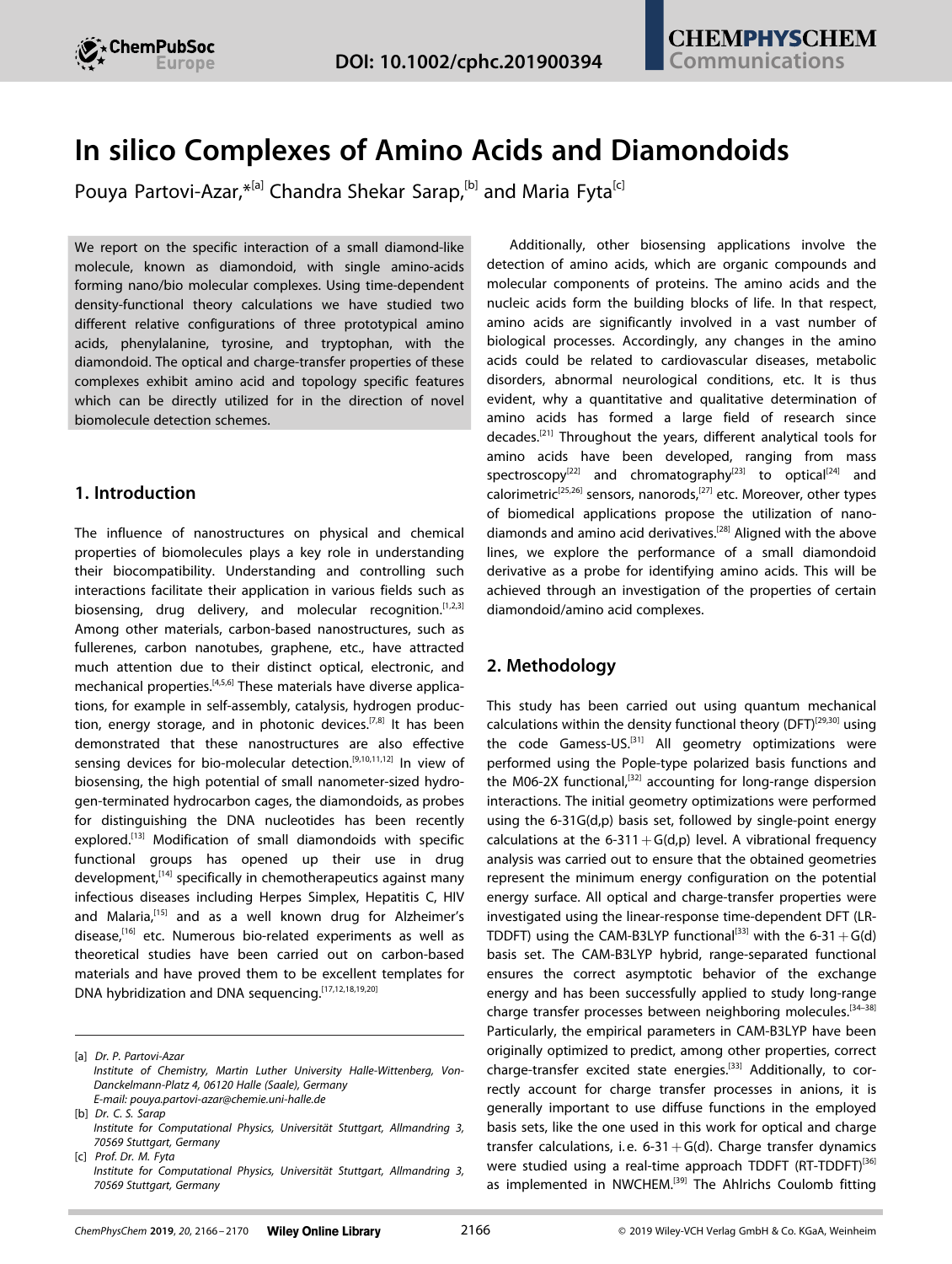

basis set was used in the RT-TDDFT simulations to compute the Coulomb part of the Fock matrix.<sup>[40]</sup> The interaction energy of the nano/bio complexes are calculated through  $E_{int}=$ *E*complex *E*diamondoid *E*amino acid, where *E*complex, *E*diamondoid and *E*amino acid are the energies of the diamondoid/amino acid complex, isolated diamondoid, and isolated amino acids, respectively in their optimized geometries. All energy terms have been corrected for the basis set superposition error.<sup>[41]</sup>

### **3. Results and Discussion**

In this study, we focus on nano/bio complexes made of a small adamantane derivative known as memantine.<sup>[16]</sup> This molecule differs from the native adamantane by an additional amine group. We further functionalize this molecule with a thiol group and use in the following for this the notation 'memS'. The reason behind this is the need of an additional atomic group that would graft the molecule on a carrier. The aim is to find amino acid specificity in the electronic and charge transfer dynamics of these nano/bio complexes. As representative amino acids, we focus on aromatic aminoacids, phenylalanine, tyrosine, and tryptophan. The optimized geometries of these amino acids in gas-phase are depicted in Figure 1 (top panel). For their interaction with the memS nanoparticle, we consider the most stable configurations as representatives in which memS serves as a hydrogen bond donor or acceptor towards the amino acid. These are of course a very small fraction of the possible configurations, serve though as a proof of principle towards our aim.

To obtain the geometries of memS-amino acid complexes, first the three amino acids are each placed at a different orientation with respect to the diamondoid. These correspond



**Figure 1.** Top: Optimized *in vacuo* geometries of isolated aromatic amino acids, phenylalanine, tyrosine and tryptophane. Middle and bottom: optimized geometries of the respective nano/bio complexes, memS-phenylalanine, memS-tyrosine, and memS-tryptophan, in which memS is a hydrogen bond acceptor and donor in the complex, as denoted by the labels. The dotted lines denote the two distinct types of hydrogen bonds, the length of which is also shown in Å. The interaction energies are shown on the bottom of each panel in kcal/mol.

to the memS being either a donor or an acceptor to the respective hydrogen bond. The optimized gas-phase geometries of the corresponding complexes are depicted in Figure 1 (middle and bottom panels). This indeed reveals one or two hydrogen bonds between the nanoparticle and the biomolecule, mostly governed by NH···NH and CH···OH interactions. An energy decomposition analysis of all the configurations clearly shows a large contribution of the dispersion interactions to the total interaction energies of the complexes. In the hydrogen bond donor configurations, the dispersion interactions are slightly larger than the electrostatic and polarization energies. In the hydrogen bond acceptor configurations these are considerably larger. This results in an overall stronger interaction in memS-phenylalanine and memS-tyrosine in the hydrogen bond acceptor configurations. The memS-tryptophan complex is found to be slightly more bound to the memS in the hydrogen bond donor configuration. Inspection of these interaction energies already reveals distinct features depending on the amino acid identity.

The absorption spectra of the isolated amino acids also show very distinct features as evident from Figure 2. These features remain amino acid-specific while showing additional configuration dependence in amino acids-diamondoid complexes. The absorption of the memS-complexes in both configurations are mostly governed by that of the isolated amino acids, emphasizing the minimal effect of the memS probe on the optical properties of the amino acid targets. In the energies below 6 eV, there is a shift observed in the absorption spectrum of the memS-tyrosine compared to the that of the isolated tyrosine. This results in a more profound difference between the optical activity of tyrosine and that of phenylalanine and tryptophan in the energies below 6 eV when using a memS probe. Note that, in this energy range, memS has no contribution and, thereby, the optical activities in this range come solely from tyrosine in the tyrosine-memS complex. The optical activity of tryptophan dominates in the 6–7 eV energy range, but is negligible in 7–8 eV. Although, the optical activity of the isolated phenylalanine and tyrosine are almost indistinguishable in the same energy range, their complexes with memS show different features in the same energy range. The memS-phenylalanine complex reveals an excitation at a  $\sim$  200 meV higher energy ( $\sim$  7.2 eV) compared to the memStyrosine (~7.0 eV), as well as higher oscillator strengths. These findings demonstrate the ability of memS in enhancing the differences in the optical activities of amino acids. Overall, the results clearly show that tryptophan can be detected at lower energies than the other two amino acids. In the lower energy range, no optical activity is observed in the phenylalaninememS complex, whereas there is a rather detectable optical activity in the tyrosine-containing complex in both hydrogen bonded configurations.

The amino acid-specific optical activity in the complex indicates possible differences in the charge-transfer characteristics within the complexes. In order to evaluate this, we follow the time evolution of an additional electron on the memS in the complexes for about 15 fs. The resulting charge dynamics for all H-bond configurations are summarized in Figure 3.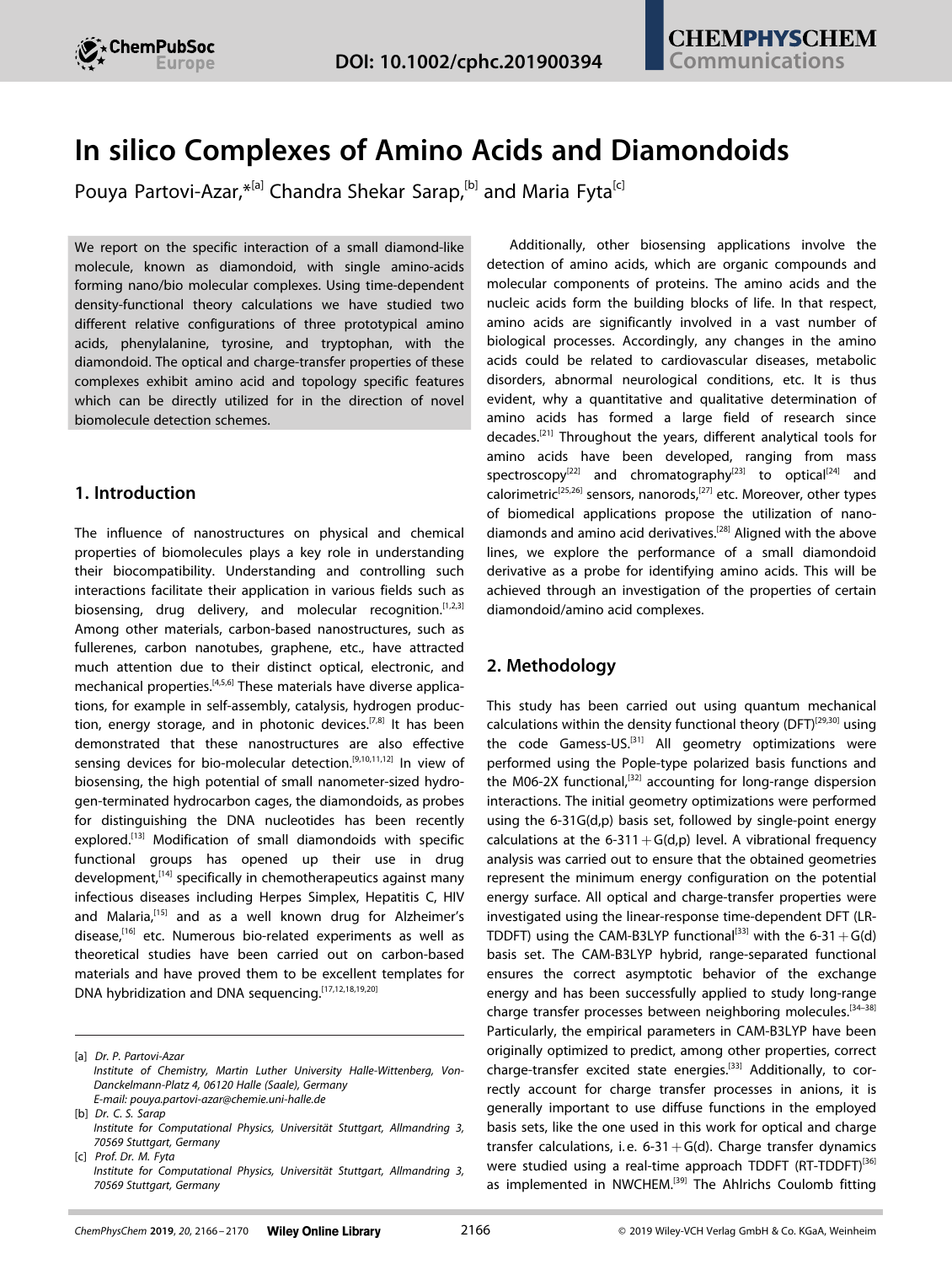



**Figure 2.** Absorption spectra of the isolated diamondoid and amino acids and the memS/amino acid complexes in which memS is a hydrogen bond acceptor and donor, as denoted by the legends "isolated", "Acceptor (complex)", and "Donor (complex)", respectively. The line coloring indicates the different molecules in their isolated form (top) or in the complex (middle, bottom).

Interestingly, distinct configuration-dependent dynamics are observed. For the configuration with the memS being the hydrogen-bond acceptor (upper panel of Figure 3), though the net charge strongly oscillates with periods of  $\sim$  9– $\sim$  14 fs, there is no complete charge transfer from the memS to the amino acid. In the hydrogen-bond donor case (lower panel of Figure 3), a charge transfer is visible for all amino acids. A comparison of the complex geometries in the two H-bond configurations in Figure 1 indicates the importance of the  $NH<sub>2</sub>$ group of the memS in donor configurations in triggering a charge transfer between the probe and the amino acids. A

comparison between memS-tryptophan and the other complexes in the donor configuration shows that the carboxyl group from the amino acid (which connects to C H from the memS via a hydrogen bond) appears to hinder the charge oscillations between the memS and the amino acids. For example, in both memS-tyrosine and memS-phenylalanine complexes in the donor configurations, the charge oscillations seem to occur on a very long time scale compared to the memS-tryptophan. The difference in the charge dynamics between memS-phenylalanine and memS-tyrosine in the donor configurations is related to the high electronegativity of the hydroxyl group connected to the aromatic ring in tyrosine. This appears to act against the flow of the additional electron back to the memS and thus results in a longer charge transfer time scale. The hydroxyl group should also be responsible for a small difference in the charge oscillations in memS-phenylalanine and memS-tyrosine in the acceptor configurations. Based on these observations, one can conclude that the most important role in the charge transfer between the probe and the amino acids is played by the amine group of the memS. This, when acting as a H-bond donor facilitates the charge transfer. The hydroxyl and carboxyl groups seem to have smaller effects on the charge transfer processes and only modify their time scales. As a test case, we have considered the interaction of memS-NH<sub>2</sub> with the carboxylic group of tryptophan. Interestingly, our computations show a reduced time scale charge oscillation along the N···HO bond validating the role of carboxylic group in the charge dynamics time scale.

Overall, based on the amino acid and configuration specificity in the charge dynamics, the memS probe shows a high potential not only in detecting different amino acids, but also revealing their topology with respect to the probe. The typical time scales for the charge transfer processes observed here are comparable to typical N H and C H stretching vibrations, i.e.  $\sim$  10 fs (3000–3500 cm<sup>-1</sup>). In principle, the former vibration at finite temperatures can affect the charge dynamics in both acceptor and donor configurations, while the latter should only affect the donor complexes (see Figure 1). Moreover, the longer charge transfer time scales observed in the phenylalanine- and tyrosine-memS complexes in the donor configurations (lower panel of Figure 3) might be comparable to that of a  $C=O$  stretching vibration, i.e.  $\sim$  20 fs (1700– 1750 cm<sup>-1</sup>). All other vibrations in the complexes have longer time scales and should have a minimal effect on the observed charge dynamics. It can be expected that N H, C H, and  $C=O$ stretching modes modify the zero-temperature charge dynamics observed in this work. However, as discussed above, the CH···COOH part in phenylalanine-memS and tyrosine-memS seem to have only a secondary effect on the occurrence of charge transfer processes. Therefore, among the vibrations mentioned above, only the N H vibration of the amine group, either that of the memS or that of the amino acid can have an effect on the charge dynamics of the memS-amino acid complexes. The N H stretching vibration is common in all complexes with almost the same weight (there is only one amine group in the memS and only one in the amino acids). Accordingly, ultra-fast measurements at finite temperatures are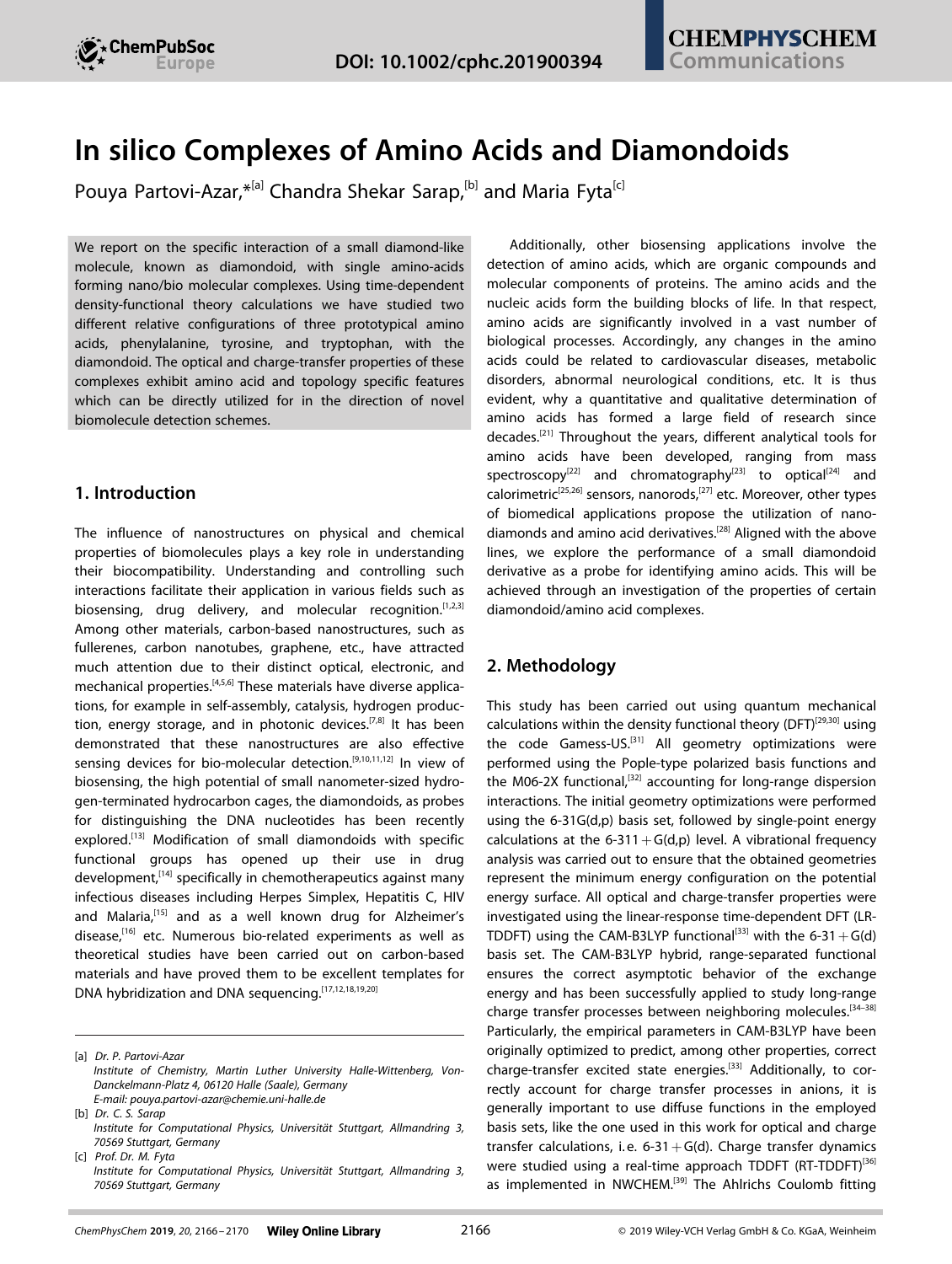



**Figure 3.** Electron transfer dynamics of an additional electron on memS within the complexes. The diamondoid acts as a hydrogen-bond acceptor (top) and donor (bottom) in its complex with an amino acid. The line coloring indicates the different amino acids in the complexes according to the legend.

expected to detect – on average – more transfer of charge from the probe to the amino acids in the donor configurations compared to the acceptor configurations.

### **4. Conclusions**

In summary, we report on novel bio/nano molecular complexes made of a tiny modified diamond-like nanoparticle, memantine-thiol, and an amino acid, such as phenylalanine, tyrosine, and tryptophan. With the aid of *first-principles* density-functional theory calculations, we could unravel the structural, optical, and charge transfer properties of these complexes. The results are discussed for two distinct configurations, in which the probe (memS) acts either as a hydrogen-bond acceptor or a donor. We have found amino acid and configuration dependent characteristics in all cases. The single-molecule properties are enhanced through probing with the diamondoid and allow for a clear distinction of the biomolecule identity and topology with respect to the probe. In this respect, we provide a proofof-principles study on nano/bio complexes in which the nano part acts as a probe for identifying the bio part. At a next step other factors, such as temperature, dynamics, and ionic/solvent effects need to be accounted for. One can expect that such factors would smear out the amino acid specific differences found here. However, it was recently shown that biomolecule specific signals still exist in the presence of a fluidic environment.<sup>[42]</sup> It remains to evaluate these effects also in the case of amino acids. In any case, though the influence of all these other factors is missing, this work contributes new ideas towards utilizing novel nanomaterials for efficient biosensing applications and can initiate further investigations along these directions.

#### *Acknowledgements*

*C.S.S. and M.F. acknowledge financial support from the Juniorprofessorenprogramm funded by the Ministry of Science, Research and the Arts Baden-Württemberg (MWK) and the EXC 310 SimTech Cluster of the University of Stuttgart. This research was supported in part by the bwHPC initiative and the bwHPC-C5 project provided through associated compute services of the JUSTUS HPC facility at the University of Ulm. The bwHPC and bwHPC-C5 (http://www.bwhpc-c5.de) are funded by the Ministry of Science, Research and the Arts Baden-Württemberg (MWK) and the German Research Foundation (DFG). Part of this work was performed on the computational resource ForHLR Phase II funded by the Ministry of Science, Research and the Arts Baden-Württemberg and DFG. P.P. – A acknowledges DFG funding via PA3141/3-1 (Projektnummer 420536636) and Prof. Daniel Sebastiani for support and fruitful discussions.*

### *Conflict of Interest*

The authors declare no conflict of interest.

**Keywords:** amino-acids **·** charge dynamics **·** computational chemistry **·** diamondoids **·** TDDFT

- [1] I. Willner, B. Willner, *Nano Lett.* **2010**, *10*, 3805–3815 pMID: 20843088 (Preprint https://doi.org/10.1021/nl102083j) URL https://doi.org/ 10.1021/nl102083j.
- [2] G. A. Hughes, Nanostructure-mediated drug delivery *Nanomedicine in Cancer* **2017** (Pan Stanford) pp. 47–72.
- [3] G. Wei, P. X. Ma, *Adv. Funct. Mater.* **2008**, *18*, 3568–3582.
- [4] Q. Peng, A.K. Dearden, J. Crean, L. Han, S. Liu, X. Wen, S. De, *Nanotechnology* **2014**, *7*, 1.
- [5] K. Scida, P. W. Stege, G. Haby, G. A. Messina, C. D. García, *Anal. Chim. Acta* **2011**, *691*, 6–17.